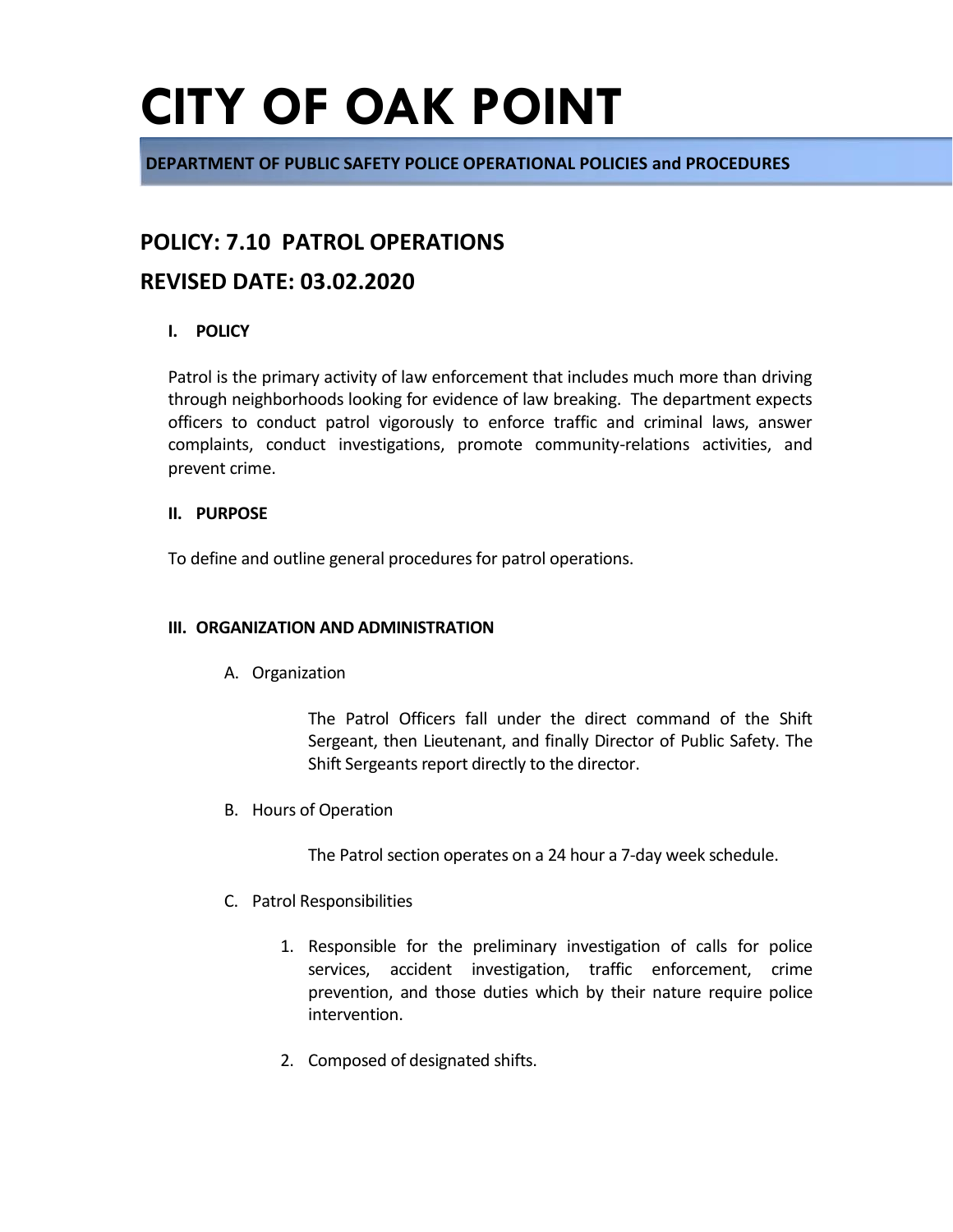## **DEPARTMENT OF PUBLIC SAFETY POLICE OPERATIONAL POLICIES and PROCEDURES**

- 3. Responsible for primary service related to traffic operation, including, but not limited to, traffic enforcement, accident investigation, designated traffic direction and control, and assignments that may be properly given to them.
- 4. Composed of designated personnel under the command of and who report to sergeants, lieutenant and director.
- D. Personnel Staffing
	- 1. Patrol Staffing
		- a. Personnel are distributed among four patrol shifts. Personnel are assigned to a shift. The director assigns personnel to shifts based upon distribution of calls for service, and departmental manpower needs.
		- b. Minimum staffing for patrol functions is two sworn officers.
		- c. Personnel work (12) twelve hour shifts, in a (85.5) eighty five and one half-hour pay period.
		- d. Personnel assigned to patrol have rotating days off.
- E. Assigned Personnel Levels by Shift
	- 1. Week Day Shift Staffing Levels
		- a. Director
		- b. One Sergeant
		- c. One-two Police Officer(s)
	- 2. Weekend Day Shift Staffing Levels
		- a. Two Police Officer
	- 1. Night Shift Staffing Levels
		- a. Two Police Officer
		- b. One Shift Sergeant
- B. Patrol Districts
	- 1. Patrol Districts are generally established to provide the best possible service to the citizens we serve. Districts may be adjusted by the Shift Sergeants as they deem appropriate but generally are as follows: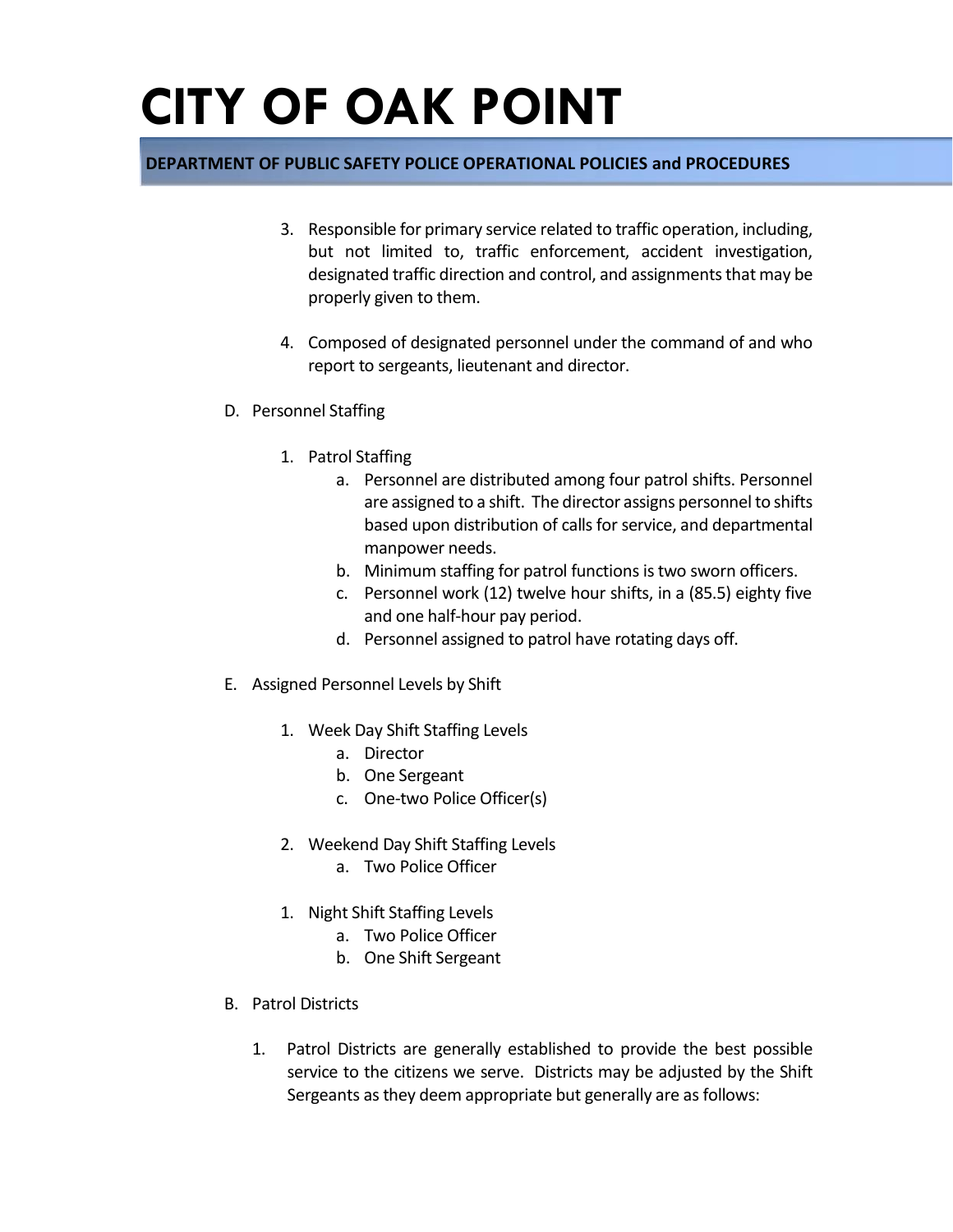### **DEPARTMENT OF PUBLIC SAFETY POLICE OPERATIONAL POLICIES and PROCEDURES**

"A" District- Any area that has a main entrance North of McCormick Rd.

"B" District- Any area that has a main entrance South of McCormick Rd.

#### **II. PROCEDURES - Conduct while on patrol**

- A. Officers shall acquaint themselves with the geography of their patrol assignment, and particularly the location of highways and traffic hazards. Officers shall also become familiar with the names and addresses of habitual criminals and law violators, stand-alone Emergency Rooms, hospitals, magistrates, general district and county courts, medical examiners, public and private social service agencies, and any other public or private officials that prove helpful in the administration of their duties.
- B. Officers shall promptly respond to all calls dispatched to them. Calls which appear to be a risk to the physical wellbeing of a person take precedence over calls which are reporting danger or loss of property. In all cases, when dispatched to a call, the officer will respond directly and expediently.
- C. Officers shall initiate investigations into suspicious activities to prevent criminal activity. Patrol Officers are responsible for the Preliminary Investigations of criminal offenses occurring in the city.
- D. When an officer observes a violation of the law, subject to the authority and discretion, he or she shall either (1) warn and release, (2) arrest, or (3) issue a summons to the violator to appear before the court having jurisdiction.
- E. In instances where an arrest is made the arresting officer shall make every attempt to have an additional officer on scene prior to making the arrest. This is done for the safety of the officer and the general public. If an additional officer is not available the officer may proceed with the arrest utilizing the safest method possible.
- F. In any instance where a prisoner begins striking any portion of their head against any portion of the patrol vehicle or other object, officers are to restrain the prisoner as best possible and when safe to do so place protective head gear on the prisoner. Protective head gear will be placed